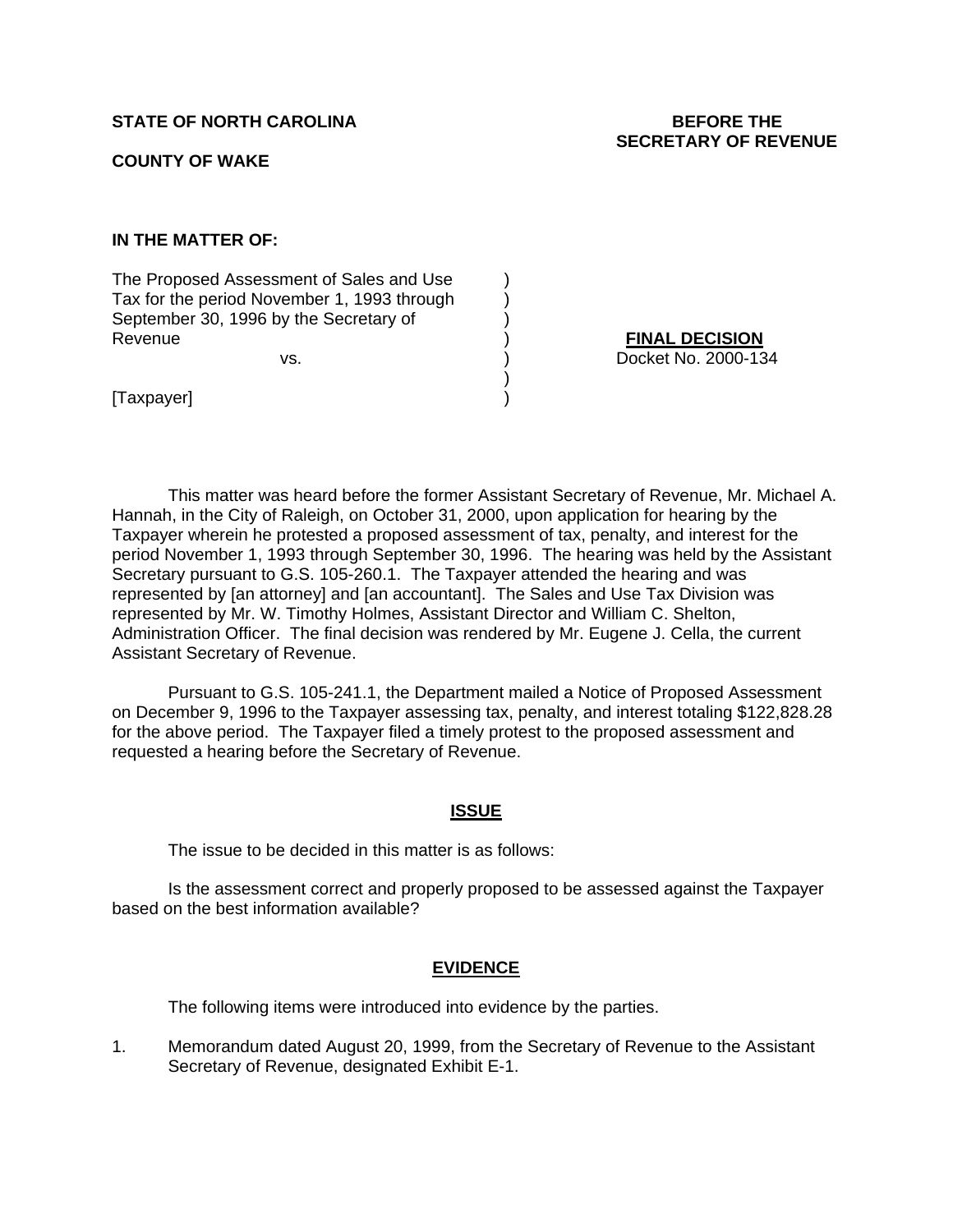- 2. Copy of the Taxpayer's Application for Sales and Use Tax Registration and Annual Wholesale License, Form E-504, dated July 3, 1991, designated Exhibit E-2.
- 3. Face sheet of audit report dated November 15, 1996 and explanation of changes dated November 15, 1996, designated Exhibit E-3.
- 4. Notice of Sales and Use Audit Tax Assessment dated December 9, 1996, designated Exhibit E-4.
- 5. Letter dated December 18, 1996, from the Taxpayer's attorney to the Sales and Use Tax Division (Division), designated Exhibit E-5.
- 6. Letter dated December 23, 1996, from the Taxpayer's attorney to the Division, designated Exhibit E-6.
- 7. Letter dated January 8, 1997, from the Division to the Taxpayer's attorney, designated Exhibit E-7.
- 8. Letter dated February 14, 1997, from the Personal Taxes Division to the Taxpayer's attorney, designated Exhibit E-8.
- 9. Letter dated July 17, 1997, from the Revenue Field Audit Supervisor to the Taxpayer's attorney, designated Exhibit E-9.
- 10. Letter dated July 18, 1997, from the Taxpayer's attorney to the Revenue Field Audit Supervisor, designated Exhibit E-10.
- 11. Copy of Subpoena to Testify Before Grand Jury dated August 22, 1997, to the Revenue Field Audit Supervisor, designated Exhibit E-11.
- 12 Letter dated November 26, 1997, from the Taxpayer to the Division, designated Exhibit E-12.
- 13. Transcript of discussion dated November 28, 1997, between the Taxpayer, Taxpayer's accountant, accountant's associate, Taxpayer's attorney, Revenue Field Audit Supervisor and examining auditor, designated Exhibit E-13.
- 14. Letter dated December 9, 1997, from the Division to the Taxpayer, designated Exhibit E-14.
- 15. Letter dated December 12, 1997, from the Taxpayer's attorney to the Revenue Field Audit Supervisor, designated Exhibit E-15.
- 16. Letter dated December 15, 1997, from the Taxpayer to the Division, designated Exhibit E-16.
- 17. Letter dated January 5, 1998, from the Division to the Taxpayer, designated Exhibit E-17.
- 18. Letter dated January 12, 1998, from the Taxpayer to the Secretary of Revenue and the Division, designated Exhibit E-18.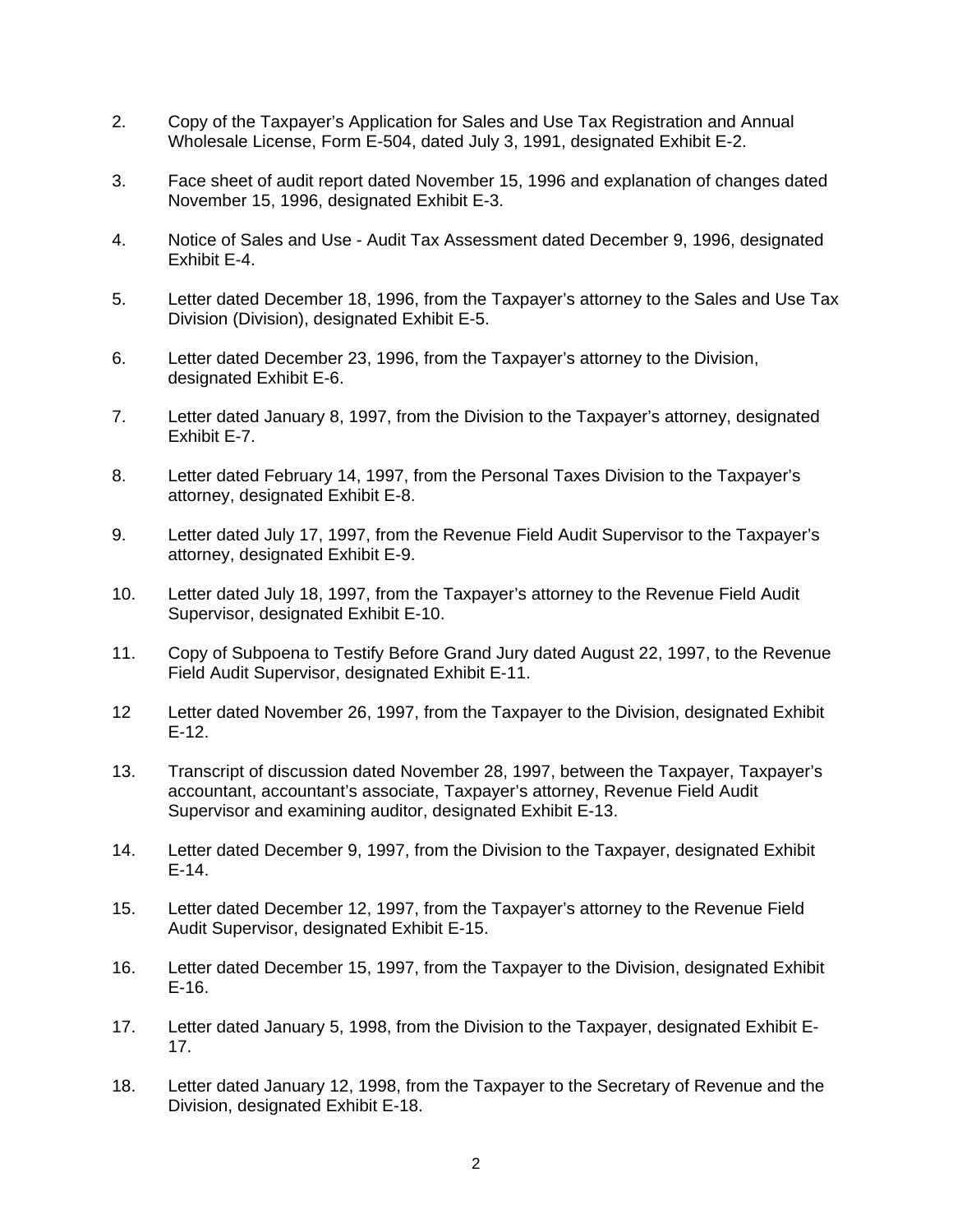- 19. Letter dated February 4, 1998, from the Division to the Taxpayer, designated Exhibit E-19.
- 20. Letter dated February 5, 1998, from the Taxpayer to the Secretary of Revenue and the Division, designated Exhibit E-20.
- 21. Letter dated February 13, 1998, from the Taxpayer to the Secretary of Revenue and the Division, designated Exhibit E-21.
- 22. Letter dated February 26, 1998, from examining auditor to the Taxpayer's attorney, designated Exhibit E-22.
- 23. Letter dated March 2, 1998, from the examining auditor to the Taxpayer's attorney, designated Exhibit E-23.
- 24. Letter dated March 30, 1998, from the Taxpayer's attorney to the Division, designated Exhibit E-24.
- 25. Letter dated March 30, 1998, from the Taxpayer to the Secretary of Revenue and the Division, designated Exhibit E-25.
- 26. Letter dated May 1, 1998, from the Division to the Taxpayer's attorney, designated Exhibit E-26.
- 27. Letter dated December 13, 1999, from the Division to the Taxpayer's attorney, designated Exhibit E-27.
- 28. Letter dated March 24, 2000, from the Assistant Secretary of Revenue to the Taxpayer's attorney, designated Exhibit E-28.
- 29. Letter dated May 24, 2000, from the Taxpayer's attorney to the Assistant Secretary of Revenue, designated Exhibit E-29.
- 30. Letter dated May 25, 2000, from the Assistant Secretary of Revenue to the Taxpayer's attorney, designated Exhibit E-30.
- 31. Letter dated July 25, 2000 from the Assistant Secretary of Revenue to the Taxpayer's attorney, designated Exhibit E-31.
- 32. Letter dated August 3, 2000 from the Assistant Secretary of Revenue to the Taxpayer's attorney, designated Exhibit E-32.
- 33. Statements and daily sales summaries presented at the hearing for various periods from January 11, 1999 through April 28, 2000, designated Exhibit T-1.
- 34. Information and tobacco sales summaries explaining the buy down program by cigarette manufacturers for February, April, and May, 2000 presented at the hearing, designated Exhibit T-2.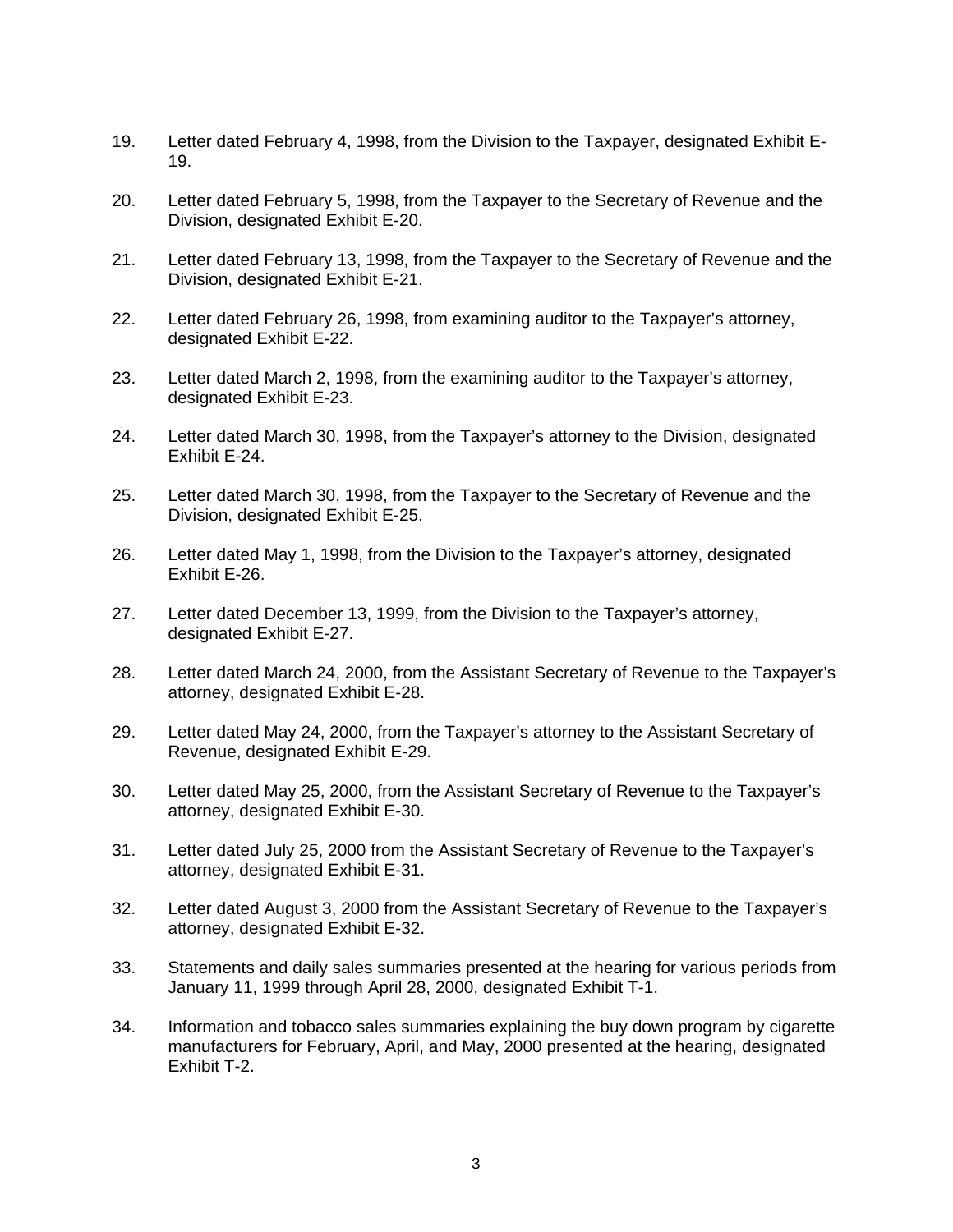- 35. Letter dated November 1, 2000 from the Assistant Secretary of Revenue to the Taxpayer's attorney, designated Exhibit S-1
- 36. Memorandum dated November 3, 2000 from the Division to the Revenue Field Auditor Supervisor, designated Exhibit E-33.
- 37. Letter and attached affidavits dated November 13, 2000 from the Taxpayer's attorney to the Assistant Secretary of Revenue, designated Exhibit T-3.
- 38. Letter dated November 16, 2000 and the attached affidavit by the Revenue Field Auditor Supervisor dated November 13, 2000 from the Assistant Secretary of Revenue to the Taxpayer's attorney, designated Exhibit S-2.
- 39. Letter dated November 28, 2000 from the Assistant Secretary of Revenue to the Taxpayer's attorney, designated Exhibit S-3.
- 40. Letter dated December 5, 2000 from the Taxpayer's attorney to the Assistant Secretary of Revenue, designated Exhibit T-4.
- 41. Letter dated December 6, 2000 from the Assistant Secretary of Revenue to the Taxpayer's attorney, designated Exhibit S-4.
- 42. Letter dated December 12, 2000 and the attached supplemental affidavit by the Revenue Field Auditor Supervisor dated December 11, 2000 from the Assistant Secretary of Revenue to the Taxpayer's attorney, designated Exhibit S-5.
- 43. Letter dated December 18, 2000 from the Taxpayer's attorney to the Assistant Secretary of Revenue, designated Exhibit T-5.
- 44. Letter dated December 27, 2000 from the Taxpayer's attorney to the Assistant Secretary of Revenue, designated Exhibit T-6.
- 45. Letter dated December 29, 2000 from the Assistant Secretary of Revenue to the Taxpayer's attorney, designated Exhibit S-6.
- 46. Letter dated April 18, 2001 from the Acting Assistant Secretary of Revenue to the Taxpayer's attorney, designated Exhibit S-7.
- 47. Letter dated July 26, 2001 from the Assistant Secretary of Revenue to the Taxpayer's attorney, designated Exhibit S-8.

# **FINDINGS OF FACT**

Based on the foregoing evidence of record, the Assistant Secretary makes the following findings of fact:

1. The Taxpayer operates convenience stores making both retail and wholesale sales.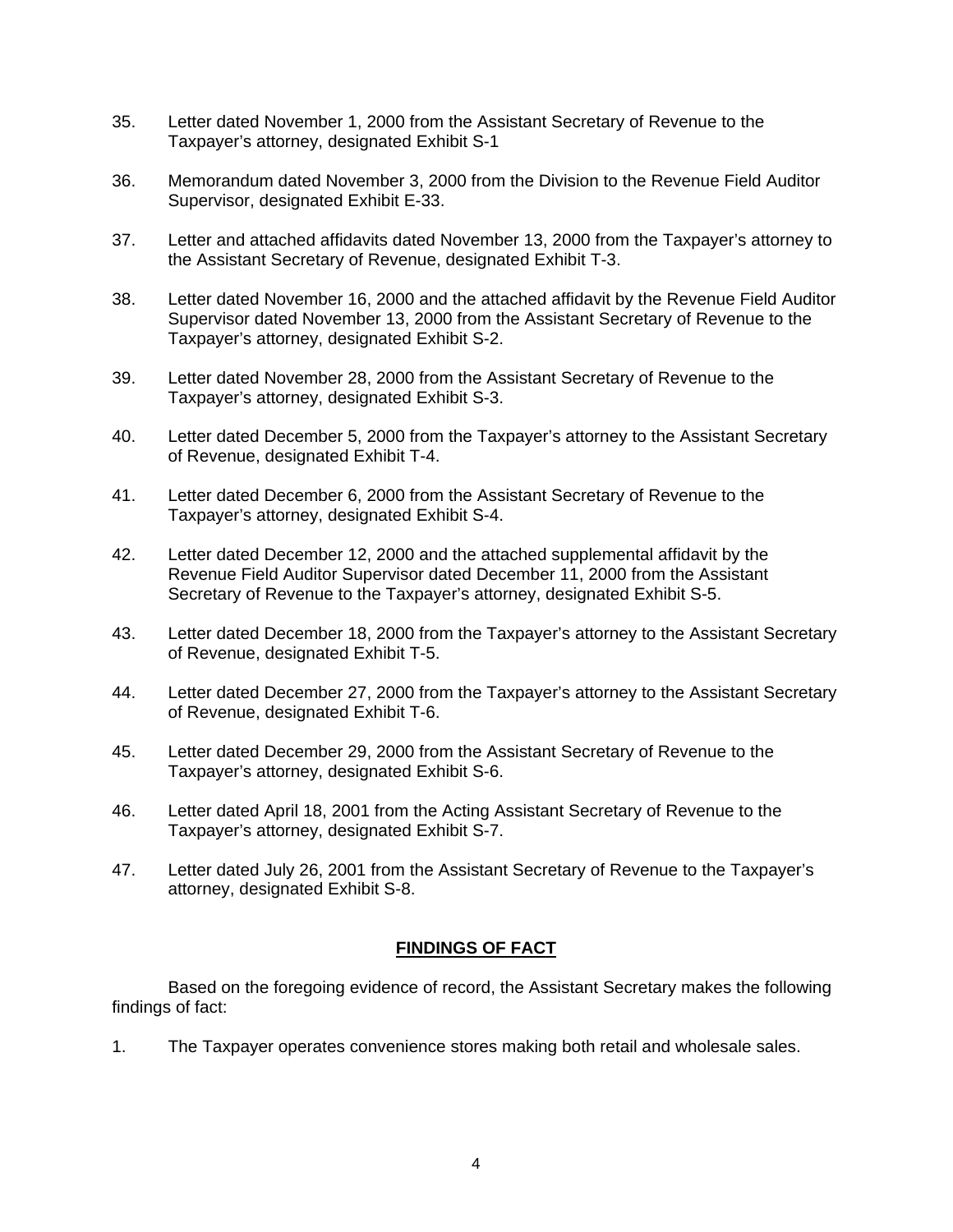- 2. Cash deposits into the Taxpayer's bank accounts greatly exceed and do not reconcile with the amounts reported on the Taxpayer's sales and use tax returns and individual income tax returns for the audit period.
- 3. The Department's auditors used indirect means to establish the Taxpayer's taxable sales for the audit period.
- 4. The Department has allowed beneficial adjustments in the audit report for all properly documented cigarette manufacturer "buy down funds", gasoline sales, and wholesale sales.
- 5. The Taxpayer's sales records, which include daily sales summaries for the audit period, were in the custody of the United States Department of the Treasury, Bureau of Alcohol, Tobacco and Firearms until provided to the Assistant Secretary on May 22, 2001. These partial records are not necessarily exculpatory since they do not explain cash deposits which greatly exceed the amount reported on sales and income tax returns.
- 6. The daily sales summaries and letters from tobacco manufacturers and gasoline wholesalers presented at the hearing are for periods outside the audit period.
- 7. The Taxpayer did not provide any information at the hearing to overcome the presumption of correctness of the proposed assessment.

# **CONCLUSIONS OF LAW**

Based upon the foregoing findings of fact, the Assistant Secretary makes the following conclusions of law:

- 1. The Taxpayer was at all material times, a retailer and wholesaler engaged in the business of making sales of taxable and non-taxable tangible personal property.
- 2. A retailer is required to keep suitable records of the gross receipts of sales of a business and any other books or accounts which may be necessary to determine the amount of tax for which the retailer is liable pursuant to G.S. 105-164.22.
- 3. All gross receipts of wholesale merchants and retailers are subject to the retail sales tax until the contrary is established by proper records pursuant to G.S. 105-164.26.
- 4. An assessment of tax is presumed to be correct and the burden is upon a taxpayer who takes exception to an assessment to overcome that presumption pursuant to G.S. 105- 241.1(a).
- 5. The Taxpayer provided no evidence, written or otherwise, to contradict the assessment or overcome the presumption of correctness.
- 6. A Notice of proposed assessment for the period was properly issued to the Taxpayer pursuant to G.S. 105-241.1.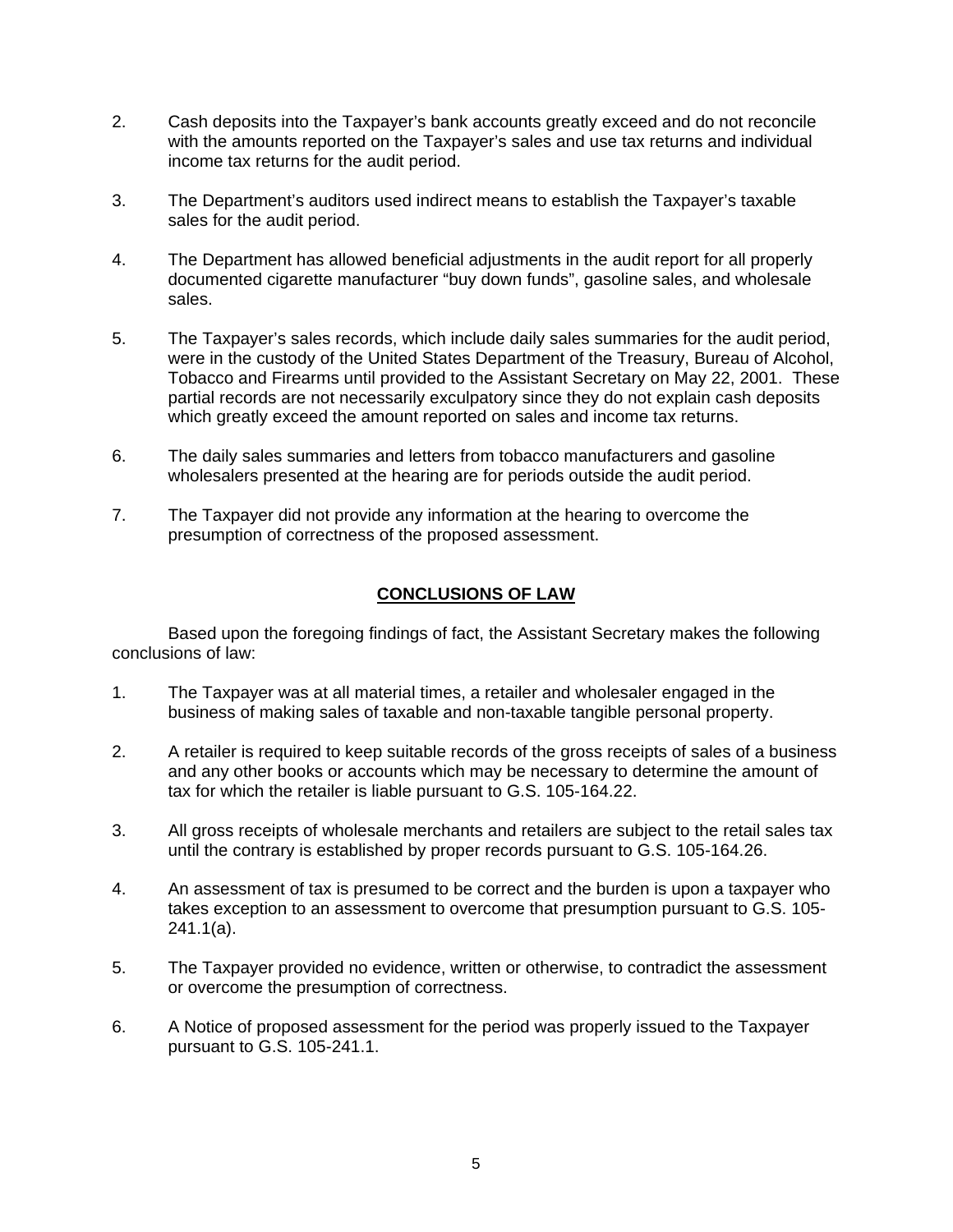#### **DECISION**

The Taxpayer is engaged in the business of operating retail convenience stores and also operates as a wholesale distributor of cigarettes. The Department examined the Taxpayer's records and discovered that there was a significant discrepancy between the total money deposited into the Taxpayer's bank accounts and the taxable and non-taxable sales reported on the Taxpayer's monthly sales and use tax returns and individual income tax returns. G.S. 105- 241.1(a) provides that if the Secretary is unable to obtain from a taxpayer adequate and reliable information on which to base an assessment, then an assessment can be based on the best information available and the assessment shall be deemed correct and furthermore that an assessment of tax is presumed to be correct. Based on this statute and considering the discrepancy between taxable and non-taxable sales reported and the deposits made to the Taxpayer's bank accounts, the examining auditors used the indirect means to establish the Taxpayer's correct taxable and non-taxable sales.

The Taxpayer contends that the bank deposit and cash paid out method used by the examining auditors to compute its taxable sales overstates the amount of taxable receipts attributable to sales of tangible personal property. He contends that the receipts derived from sales were at least partially explained by non-taxable sales of gasoline or non-taxable funds received from cigarette manufacturers as part of " the buy down" programs offered to retailers by cigarette manufacturers. The auditors adjusted the amount of taxable and non-taxable sales reported on the Taxpayer's 1994 and 1995 Schedule C of the Taxpayer's individual income tax returns using a source and application of funds methodology. The auditors allowed an adjustment for the cigarette manufacturer "buy down funds" which were verified through 1099s furnished by the Taxpayer. Adjustments were also made to gross sales based on the Taxpayer's nontaxable gasoline sales as determined using gasoline purchases increased by the markup. All documented non-taxable wholesale sales, which were primarily cigarette sales, were likewise allowed as a deduction from taxable sales. The adjusted 1994 and 1995 sales

6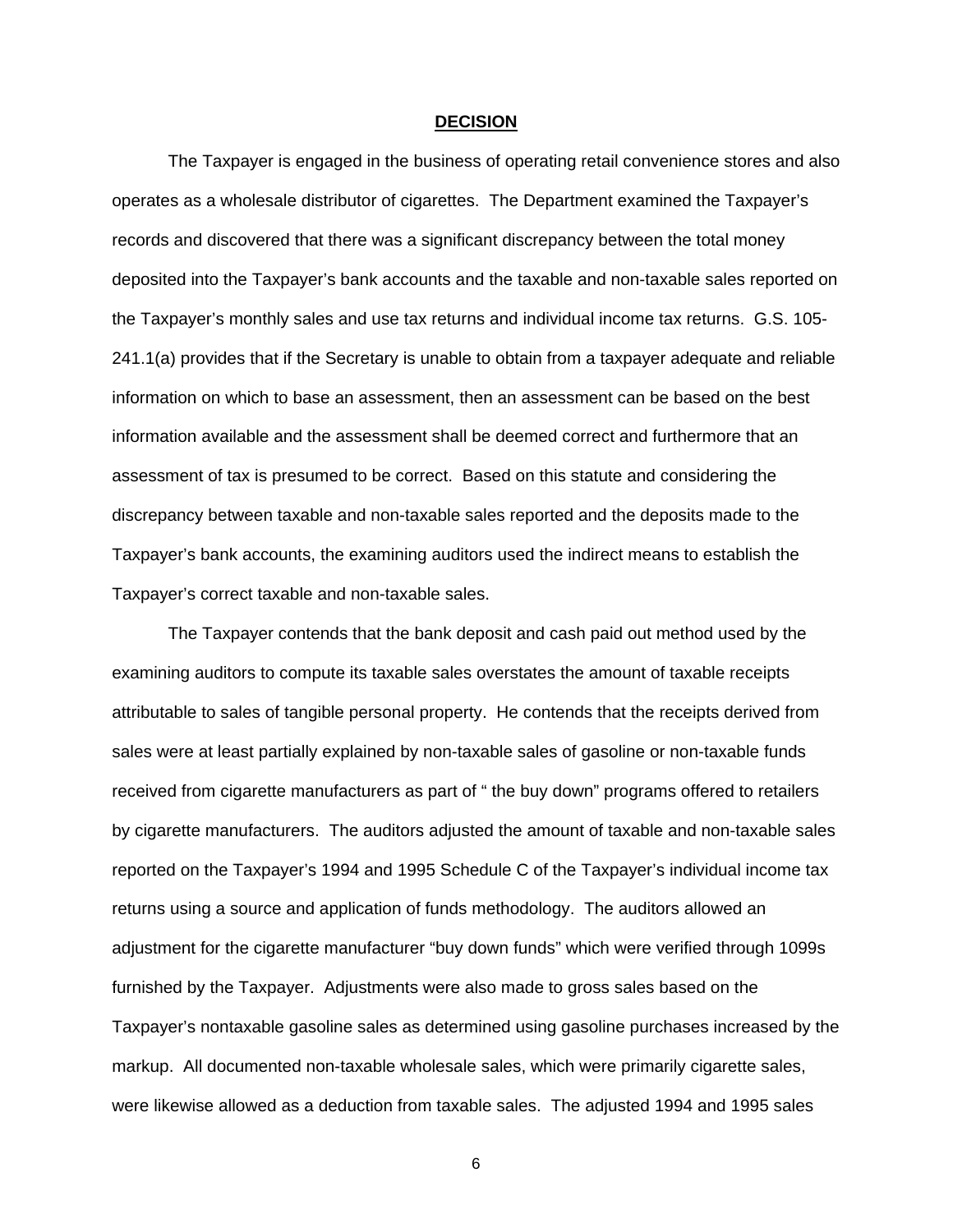figures were used to determine the percentage (33.39%) of sales under-reported which was applied to the taxable sales reported for the audit period.

The Taxpayer furnished sales summaries, computed by the Taxpayer, and letters from tobacco manufacturers and gasoline distributors in further support of his contentions. The aforementioned records are for various periods from January, 1999 through May, 2000 (Exhibits T-1 and T-2) all of which are outside the audit period. Similar records for the audit period had been subpoenaed and were in the custody of the United States Treasury, Bureau of Alcohol, Tobacco and Firearms (Exhibit E-11) until some of the records were provided to me on May 22, 2001. This documentation is not necessarily exculpatory. Even if complete documentation were available, the Taxpayer would still be obligated to resolve the problem of cash bank deposits greatly exceeding reported taxable sales and gross sales reported on his sales and use tax returns and individual income tax returns.

G.S. 105-164.22 provides that a retailer is required to keep suitable records of the gross receipts of sales of a business and any other books or accounts which may be necessary to determine the amount of tax for which the retailer is liable. G.S. 105-164.26 provides that all gross receipts of wholesale merchants and retailers are subject to the retail sales tax until the contrary is established by proper records. The auditors reviewed all records which were provided for the audit period, including many of the daily sales summaries prepared by the Taxpayer. The auditors determined that the summaries and records which support the monthly sales and use tax returns were not accurate due to deposits into the Taxpayer's bank accounts not reconciling with income tax returns and taxable and nontaxable sales reported. The Taxpayer's argument fails since he has been unable to show that the miscellaneous 1999 and 2000 monthly records provided at the hearing demonstrate that the Department's methodology is flawed or that the Department should rely solely on the Taxpayer's records, the accuracy of which is in question.

7